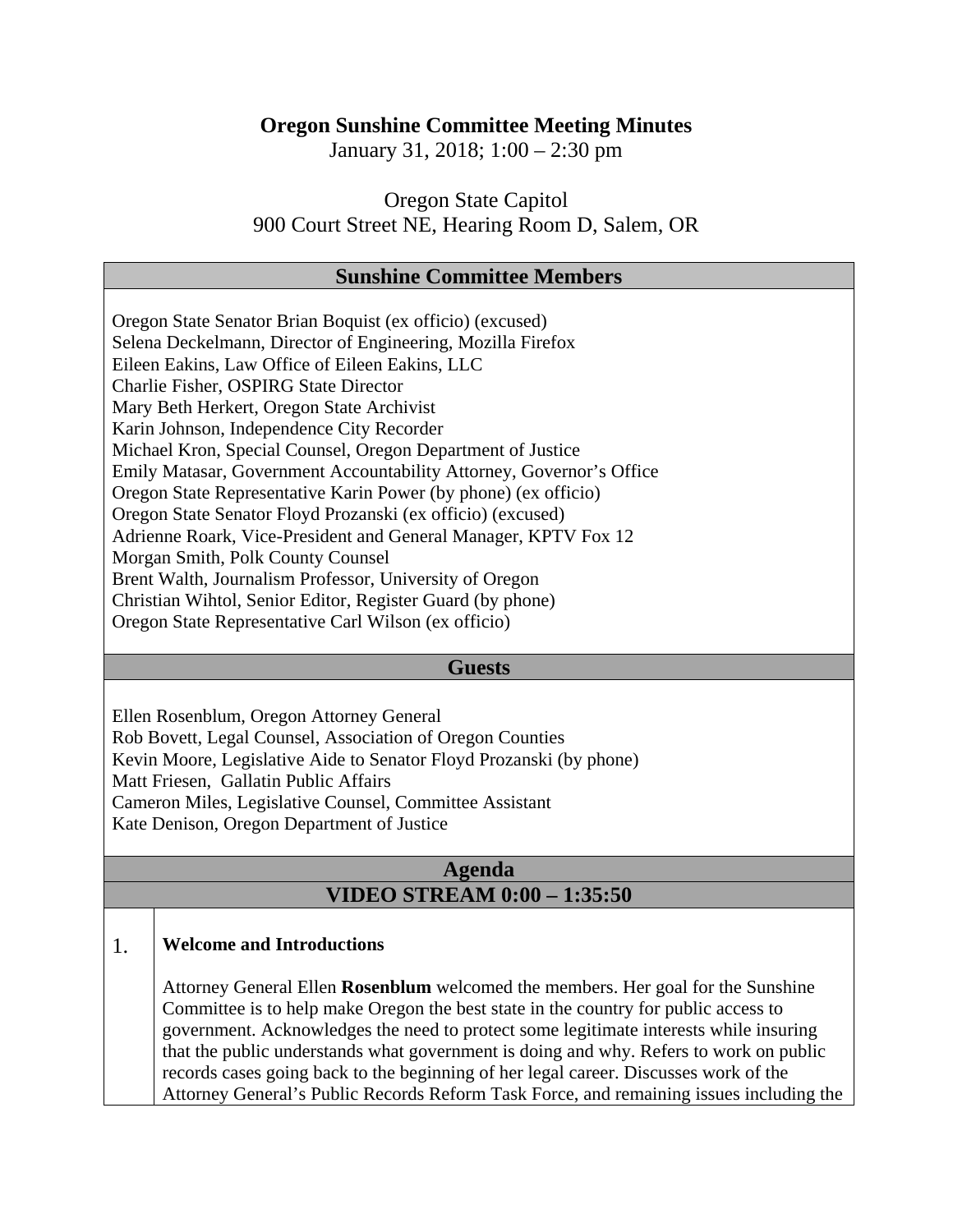cost of records requests, existence of 550 exemptions from disclosure. Proposed questions for the Committee to evaluate exemptions: would Oregonians expect to be able to obtain this information, or understand why it is confidential? Is the exemption clear? Is it written too broadly? Does it, or should it, recognize countervailing public interests? Is it consistent with the way similar information is treated? AG Rosenblum thanked the members for their commitment to the work.

Members introduced themselves.

Michael **Kron** explained the agenda. He then spoke about the work expected of the group: reviewing exemptions, identifying inefficiencies and inconsistencies in the laws, recommending changes, and reporting to the legislature.

Representative Carl **Wilson** asked about the work plan for exemption review. Would the committee look at oldest exemptions first? Approach them based on subject area? Deal first with the ones creating the most issues today?

Mr. **Kron** replied that the Committee will want to ask those questions given the different possibilities and the need to create a manageable structure for the task. Mr. **Kron** asked the members to talk about their goals for the group.

Christian **Witohl** expressed that this would be complicated work. The end result might be general principles as fine tuning each exemption may be colossal or even impossible. He likes balancing tests and wonders about making them universal.

Eileen **Eakins** introduced herself.

Morgan **Smith** expressed interest in increasing awareness of law and simplicity of administering it. Is concerned that adding balancing tests will make the law more difficult to administer and contentious.

Emily **Matasar** stated that identifying outdated exemptions that could be easily eliminated would be a good start.

Charlie **Fisher** said he hopes that, in the absence of a compelling reason, the Committee would err on the side of easy public access. He is interested in looking at some of the exemptions the legislature did not require the Committee to examine, particularly trade secrets. It would be great to finish before 2026.

Selena **Deckelmann** expressed that she is looking forward to deepen her understanding of the process. She is encouraging corporate adoption of similar practices. She identified the importance of protecting private information. She explained that she has some experience facilitating the disclosure of public information. She is interested in the categorization problem.

Adrienne **Roark** would like to see the number of exemptions decreased, and seeks to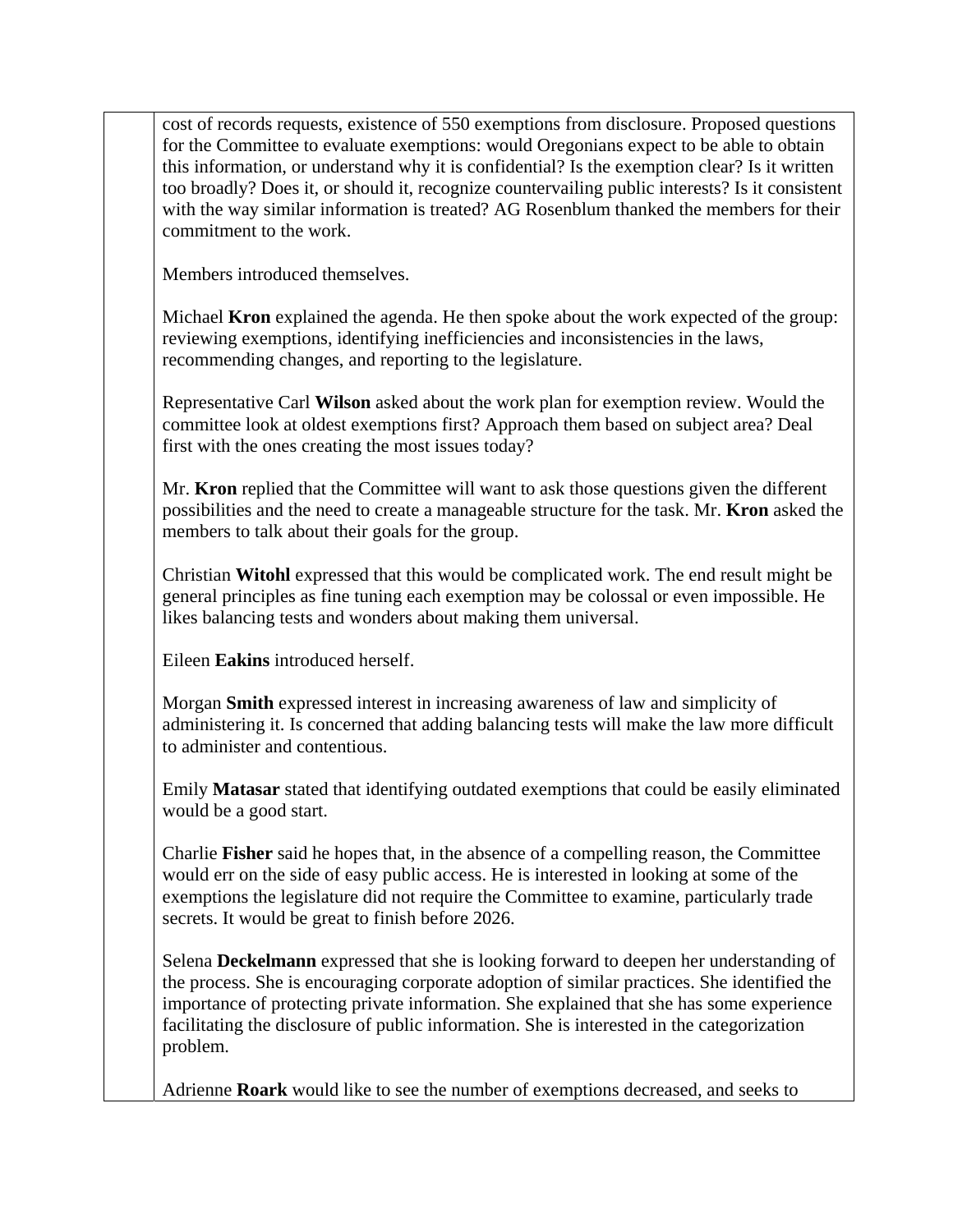|    | protect the free flow of information.                                                                                                                                                                                                                                                                             |
|----|-------------------------------------------------------------------------------------------------------------------------------------------------------------------------------------------------------------------------------------------------------------------------------------------------------------------|
|    |                                                                                                                                                                                                                                                                                                                   |
|    | Ms. Eakins explained that her clients are small government entities who are looking for<br>bright lines rather than balancing tests. Wants the Committee's work to simplify the law.                                                                                                                              |
|    | Karin <b>Johnson</b> would like to see the number of exemptions reduced and the law made<br>workable for cities.                                                                                                                                                                                                  |
|    | Representative Wilson looks forward to the learning aspect of the work. He brings<br>experience as a broadcaster, business owner and legislator to the Committee. To the extent<br>the Committee can improve public access to government, citizens are the winners.                                               |
|    | Brent Walth stated that the law is a law of disclosure, not government discretion. He<br>expressed concern that exemptions change that dynamic. Governments can release data<br>when they want to. He cited examples of public bodies using exemptions to justify large<br>fees for access to public information. |
|    | Representative Karin <b>Power</b> recounted that she has participated in the creation of<br>exemptions. She is looking forward to learning how public agencies are managing requests<br>and what tools are available to help them.                                                                                |
|    | Mr. Kron thanked the members.                                                                                                                                                                                                                                                                                     |
| 2. | <b>Committee Procedures</b>                                                                                                                                                                                                                                                                                       |
|    | Actions: The Committee unanimously elected Michael Kron as chair. The Committee<br>adopted Robert's Rules of Order as the procedural rules of the Committee, except as<br>inconsistent with the Oregon Public Meetings Law.                                                                                       |
|    | Mr. Kron stated that the Committee needed to choose a chair and solicited volunteers. Mr.<br><b>Kron</b> himself was nominated, the nomination was seconded, and he was unanimously<br>elected chair without further discussion.                                                                                  |
|    | Chair <b>Kron</b> talked about the need for rules and expressed a preference for relatively<br>informal procedures.                                                                                                                                                                                               |
|    | Ms. Eakins expressed general agreement but stated that formal process for yes and no<br>votes is needed.                                                                                                                                                                                                          |
|    | Ms. Herkert agreed, citing the need for transparency.                                                                                                                                                                                                                                                             |
|    |                                                                                                                                                                                                                                                                                                                   |
|    | Chair Kron asked about roll call for votes. Ms. Herkert expressed that group voting is<br>generally okay, but a roll call is needed if there is not consensus.                                                                                                                                                    |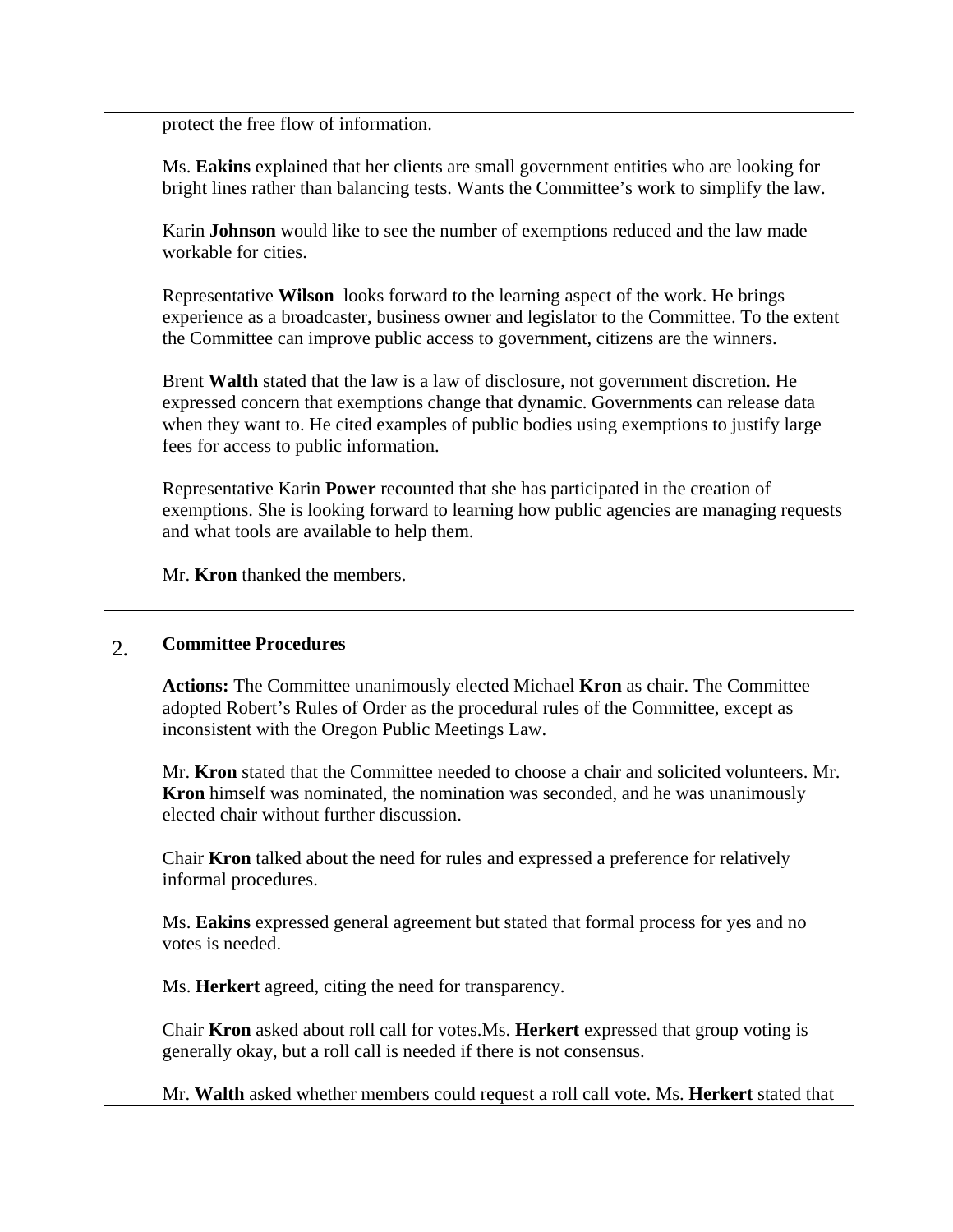|    | they could.                                                                                                                                                                                                                                                                                                                                                            |
|----|------------------------------------------------------------------------------------------------------------------------------------------------------------------------------------------------------------------------------------------------------------------------------------------------------------------------------------------------------------------------|
|    | Mr. Fisher asked whether consensus is required for the Committee's work. Chair Kron<br>stated that it is not, but expressed optimism that consensus would be possible.                                                                                                                                                                                                 |
|    | Chair Kron asked how he should describe the rules under consideration by the Committee.<br>Ms. Herkert proposed that the Committee adopt Robert's Rules of Order to begin with.                                                                                                                                                                                        |
|    | Representative Wilson stated his appreciation for the desire to have informal process but<br>expressed the importance of having rules to accomplish the committee's work. He<br>suggested consideration of the rules used by the legislative assembly.                                                                                                                 |
|    | Chair Kron asked whether Robert's Rules of Order would be preferable.                                                                                                                                                                                                                                                                                                  |
|    | Rob Bovett, from the audience, discussed Mason's Rules versus Robert's. Explained that<br>many public bodies use Robert's Rules of Order, except as inconsistent with the Oregon<br>Public Meetings Law. He thinks that Mason's rules work better for larger group.                                                                                                    |
|    | Mr. Walth asked Mr. Bovett which rules he recommends. Mr. Bovett recommends<br>Robert's.                                                                                                                                                                                                                                                                               |
|    | Mr. Walth moved that the committee adopt Robert's Rules of Order, except as<br>inconsistent with the Oregon Public Meetings Law and received a second.                                                                                                                                                                                                                 |
|    | Ms. Herkert asked whether members are familiar with the rules, and requested that Chair<br>Kron send information about the rules to members.                                                                                                                                                                                                                           |
|    | By unanimous vote, the Committee adopted Robert's Rules of Order, except as<br>inconsistent with the Oregon Public Meetings Law.                                                                                                                                                                                                                                       |
| 3. | Discussion of Method for Approaching Work of the Committee                                                                                                                                                                                                                                                                                                             |
|    | Chair Kron raised the need to manage the review of exemptions. He explained work the<br>Attorney General's Task Force did regarding exemptions and raised the possibility of<br>borrowing the work done to categorize various exemptions. He also discussed other<br>possible approaches to the work, including a utilitarian approach or a chronological<br>approach. |
|    | Representative Wilson stated that exemptions that have been superseded or made moot are<br>less interesting to him. He expressed that the work could be more appreciated if the<br>Committee attacks the exemptions at issue now for journalists and government.                                                                                                       |
|    | Ms. Deckelmann asked whether there is a log of public records denials. Chair Kron<br>replied that there is not, but that some public bodies such as the Governor's Office and the<br>City of Portland might have logs that could potentially be representative.                                                                                                        |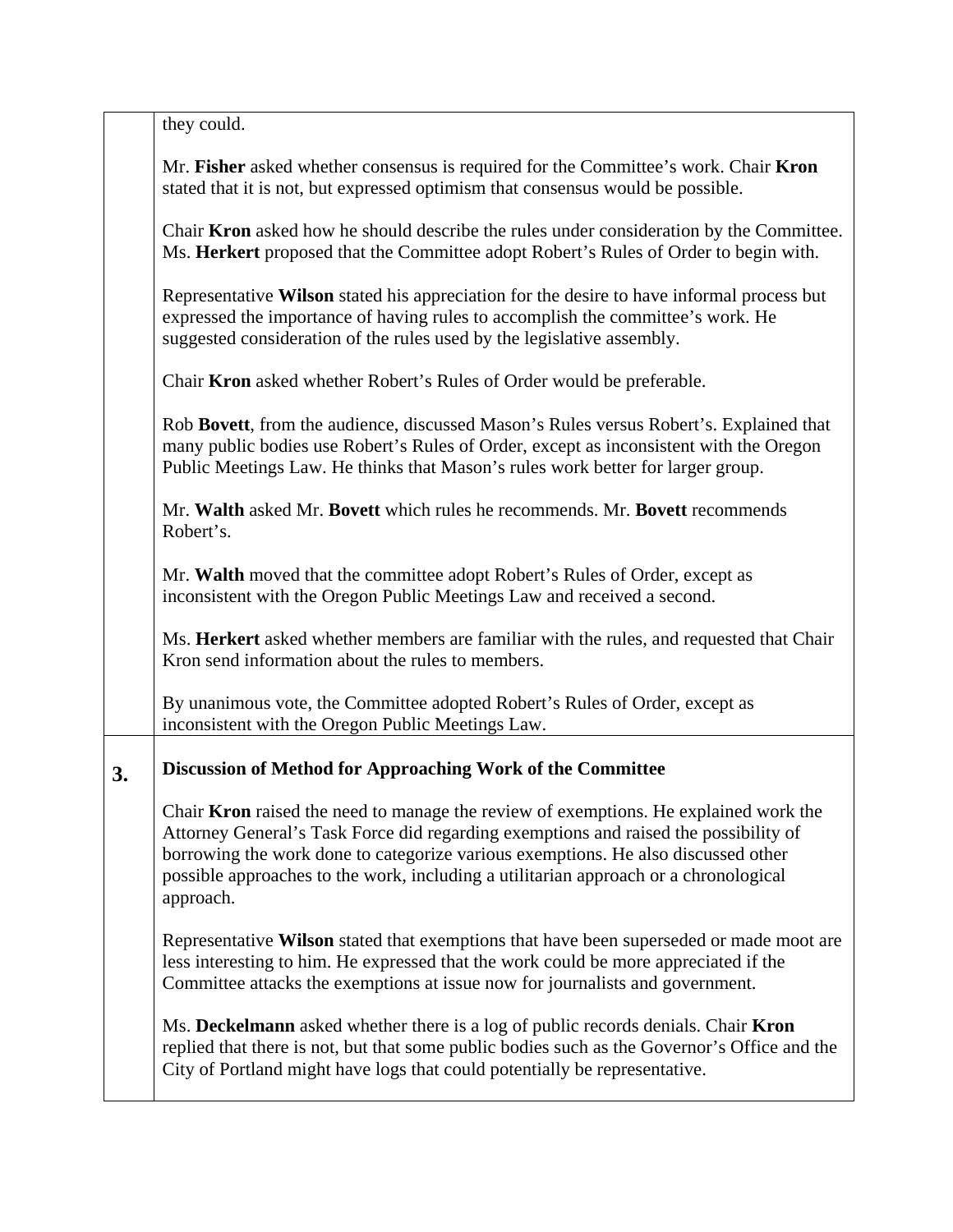Mr. **Witohl** observed that the public records process is decentralized, making it difficult to evaluate which exemptions are most at issue. He suggested that the Committee might start with the exemptions in ORS Chapter 192.

Ms. **Herkert** expressed that, whatever approach the Committee chooses, capturing interrelated exemptions would be important. Asked whether exemptions could be better defined, or given limited durations.

Ms. **Eakins** noted parallels between the Public Records Law and executive session provisions of the Public Meetings Law. She stated that when her clients have problems it is often about process. She cited the example of repeatedly making public records requests which are not actually seeking records but simply asking questions.

Chair **Kron** speculated whether it might be possible to create links between exemptions in Chapter 192 and exemptions outside of that chapter.

Ms. **Matasar** made the point that it might be beneficial to organize review with stakeholders in mind, so that specific stakeholder groups could come before the Committee once rather than needing to come repeatedly. Chair **Kron** expressed uncertainty about how to do that.

Representative **Wilson** noted that the Committee will be hearing people and publishing agendas that inform interested parties whether they wish to attend.

Chair **Kron** suggested that he could write a report outlining various possible approaches to the work, and recapped his understanding of the possible approaches discussed so far.

Mr. **Witohl** suggested that the Committee might allow members to identify exemptions for the Committee to review. Chair **Kron** noted that approach could allow the Committee to focus on current priorities, given the expertise of the group. Representative **Wilson** expressed that the working press and smaller governments have particular things on their mind.

Attorney General **Rosenblum** suggested that morale could benefit from clearing up easy ones at the beginning of the group's work. Representative **Wilson** stated that clipping off low-hanging fruit while the Committee proceeds would be good. Chair **Kron** expressed the view that it would probably be easier to accomplish that by combining related exemptions than by eliminating exemptions entirely.

Mr. **Fisher** spoke in favor of the idea of letting Committee members decide which exemptions merit review, and combining that approach with a more categorical approach.

Chair **Kron** stated some possible advantages of that approach and said that he felt he had a good idea of what should go to a report to the Committee to outline ways of approaching the exemption review.